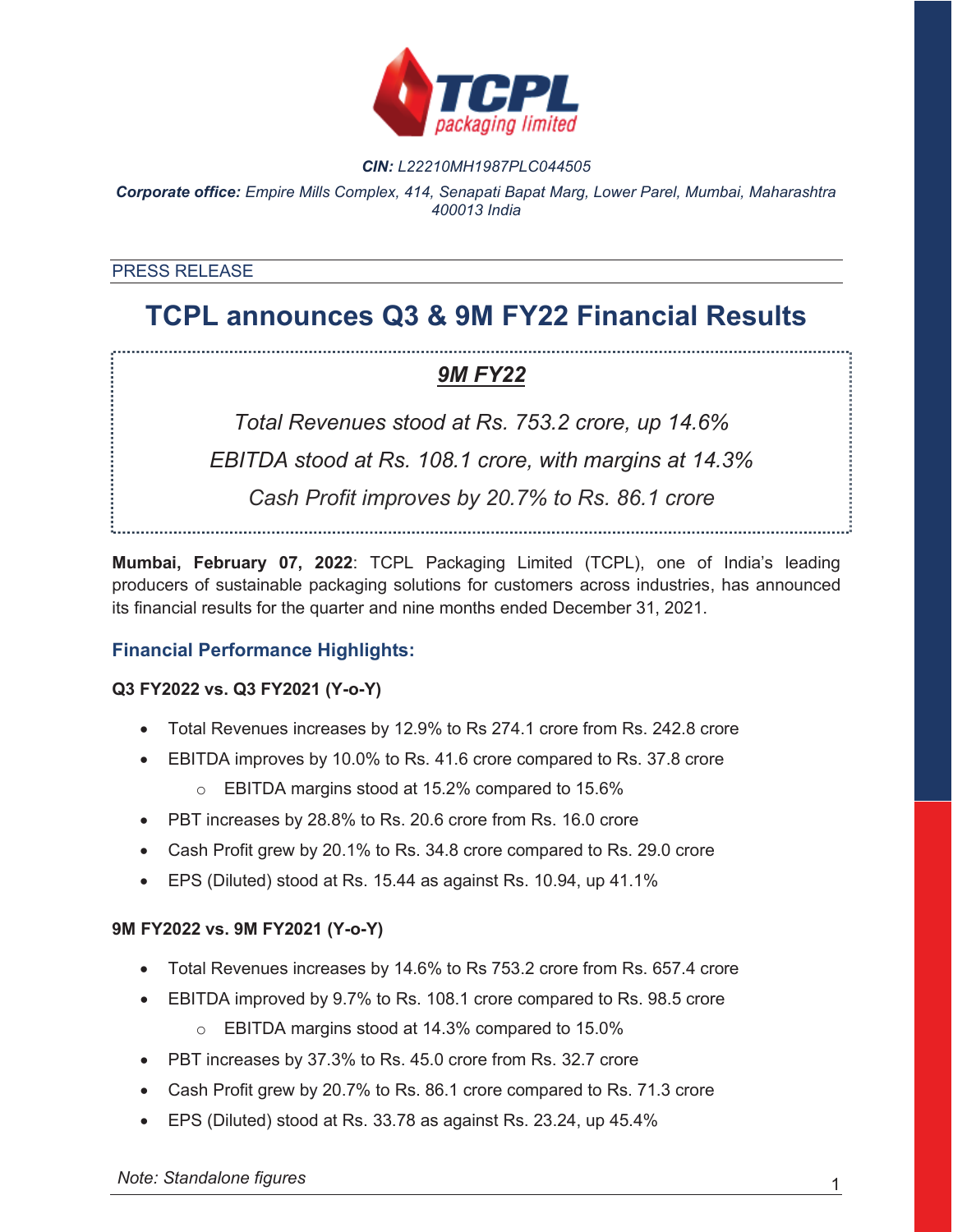

*Commenting on the performance for Q3 & 9M FY22 Mr. Saket Kanoria, Managing Director, TCPL Packaging Limited said: "We have delivered a healthy performance during the period under review despite the ongoing macro-economic and operating challenges. In 9M FY22, our topline expanded by 14.6% on a year-over-year basis and Cash Profits improved by 20.7% demonstrating the resilience of our business model. While the effect of rising input prices on gross margin continues, we have been able to largely limit the impact on overall profitability by taking adequate price hikes.* 

*Following the successful acquisition of 60% in Creative Offset Printers Private Limited (COPPL), we have further invested in the Company's Right Issue to increase our stake to 80% post allotment of shares. We remain very excited about our entry into the high-potential rigid box segment to target one of the fastest-growing smartphone markets in the world. We believe we can exponentially grow COPPL over the next two years by leveraging our scale and institutional capabilities in a largely unorganised industry.* 

*Our expansion plans in the flexible division are on course to be completed soon. This combined with revival in demand should enable us to report strong performance in the upcoming fiscal."* 

# Key Developments

### **Successfully completes acquisition of Creative Offset Printers Private Limited (COPPL)**

- Completes the acquisition of 60% stake in COPPL during the quarter
- In addition, TCPL has invested in the Rights Issue of the Company and has been allotted 2,12,405 partly paid-up equity shares, aggregating to Rs. 12 crore
	- o Post allotment of shares, TCPL will hold 80.31% in COPPL
- Significantly strengthens TCPL's diverse portfolio with the foray into the high-potential rigid boxes space targeting the growing smartphone & electronics industry
- With the manufacturing plants of both companies in close proximity, TCPL expects to drive various synergies including rationalization and optimization of various costs

### **Update on expansion**

- Second manufacturing line in the Flexible Packaging segment is on track to be operational soon
	- $\circ$  This will effectively double the segment's capacity
- On track to establish one of the world's first state-of-the-art innovative Polyethylene (PE) blown film line at Silvassa